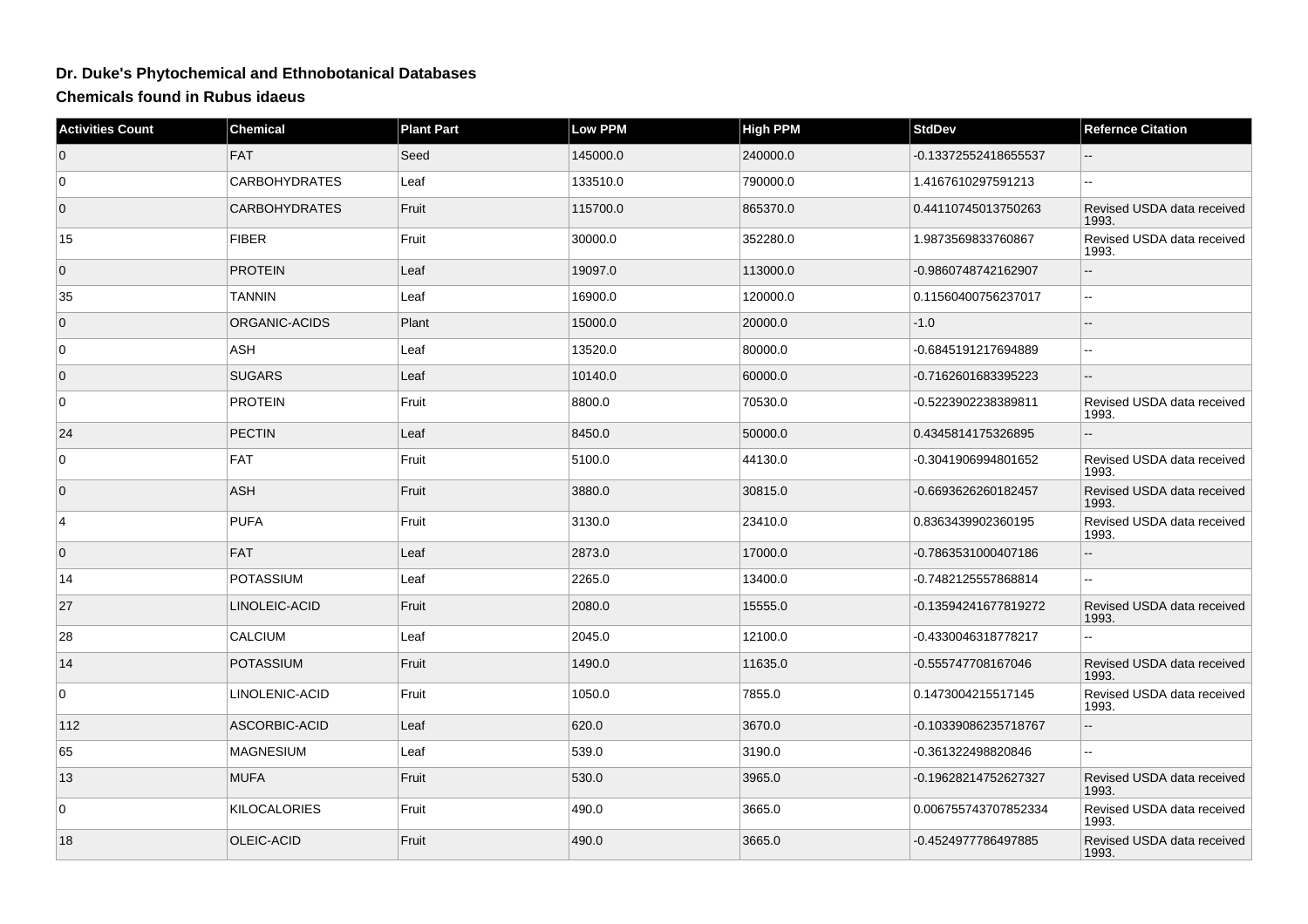| <b>Activities Count</b> | <b>Chemical</b>                    | <b>Plant Part</b> | Low PPM | <b>High PPM</b> | <b>StdDev</b>         | <b>Refernce Citation</b>              |
|-------------------------|------------------------------------|-------------------|---------|-----------------|-----------------------|---------------------------------------|
| 4                       | <b>PHOSPHORUS</b>                  | Leaf              | 395.0   | 2340.0          | -0.4841533669170441   | $\sim$                                |
| 28                      | <b>CALCIUM</b>                     | Fruit             | 220.0   | 1645.0          | -0.5102772768150714   | Revised USDA data received<br>1993.   |
| $\overline{0}$          | <b>SFA</b>                         | Fruit             | 190.0   | 1420.0          | -0.3479590827314696   | Revised USDA data received<br>1993.   |
| 65                      | <b>MAGNESIUM</b>                   | Fruit             | 175.0   | 1400.0          | -0.33791055544330456  | Revised USDA data received<br>1993.   |
| 13                      | PALMITIC-ACID                      | Fruit             | 130.0   | 970.0           | -0.35043476151081787  | Revised USDA data received<br>1993.   |
| 8                       | STEARIC-ACID                       | Fruit             | 130.0   | 970.0           | -0.2148929675183572   | Revised USDA data received<br>1993.   |
| $\overline{4}$          | <b>PHOSPHORUS</b>                  | Fruit             | 110.0   | 955.0           | -0.6867540372783977   | Revised USDA data received<br>1993.   |
| 112                     | ASCORBIC-ACID                      | Fruit             | 70.0    | 1870.0          | -0.16821802906976244  | $\overline{a}$                        |
| 5                       | ALUMINUM                           | Leaf              | 66.0    | 392.0           | -0.3598774207421672   |                                       |
| 39                      | <b>NIACIN</b>                      | Leaf              | 65.0    | 382.0           | 3.4605317922989003    | $\overline{a}$                        |
| $\overline{0}$          | GADOLEIC-ACID                      | Fruit             | 40.0    | 300.0           | 1.0                   | Revised USDA data received<br>1993.   |
| 14                      | <b>MANGANESE</b>                   | Leaf              | 25.0    | 146.0           | -0.21716694893797103  | $\sim$                                |
| 53                      | BETA-CAROTENE                      | Leaf              | 19.0    | 114.0           | -0.6414752460100303   | Ξ.                                    |
| 6                       | <b>IRON</b>                        | Leaf              | 17.0    | 101.0           | -0.664569650794051    | $-$                                   |
| $\overline{1}$          | SODIUM                             | Leaf              | 13.0    | 77.0            | -0.6336091719663351   |                                       |
| $\overline{0}$          | QUERCETIN-3-<br><b>GLUCURONIDE</b> | Juice             | 10.0    | 90.0            |                       |                                       |
| 14                      | MANGANESE                          | Fruit             | 10.0    | 80.0            | 0.12397207406698312   | Revised USDA data received<br>1993.   |
| 32                      | ALPHA-TOCOPHEROL                   | Fruit             | 9.0     | 56.0            | -0.2596481602858355   |                                       |
| 39                      | <b>NIACIN</b>                      | Fruit             | 9.0     | 67.0            | 0.08424528986355267   | Revised USDA data received<br>1993.   |
| 51                      | <b>ELLAGIC-ACID</b>                | Juice             | 5.0     | 50.0            |                       | $-$                                   |
| 6                       | <b>IRON</b>                        | Fruit             | 5.0     | 45.0            | -0.34898531116184145  | Revised USDA data received<br>1993.   |
| 77                      | <b>ZINC</b>                        | Fruit             | 4.0     | 37.0            | 0.2015288171723333    | Revised USDA data received<br>1993.   |
| $\overline{4}$          | <b>TIN</b>                         | Leaf              | 4.0     | 22.0            | 0.7648770558118653    | $\overline{a}$                        |
| 93                      | <b>TOCOPHEROL</b>                  | Fruit             | 3.0     | 12.0            | -0.6276472611238401   | USDA's Ag Handbook 8 and<br>sequelae) |
| 11                      | PANTOTHENIC-ACID                   | Fruit             | 2.4     | 18.0            | -0.006662132557618176 | Revised USDA data received<br>1993.   |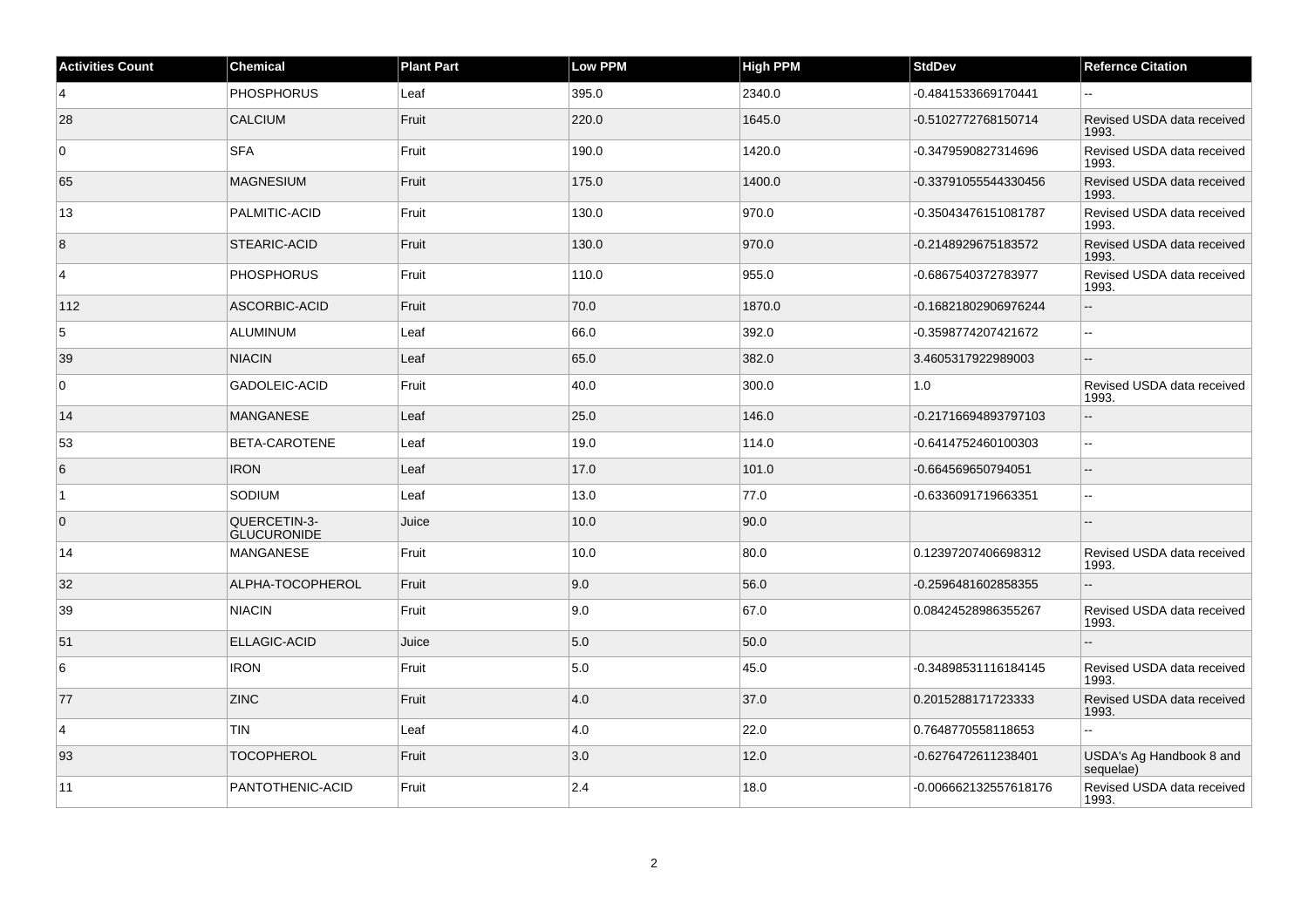| <b>Activities Count</b> | <b>Chemical</b>                      | <b>Plant Part</b> | Low PPM | <b>High PPM</b> | <b>StdDev</b>        | <b>Refernce Citation</b>                                                                                                                                                                        |
|-------------------------|--------------------------------------|-------------------|---------|-----------------|----------------------|-------------------------------------------------------------------------------------------------------------------------------------------------------------------------------------------------|
| $\overline{0}$          | KAEMPFEROL-3-<br><b>GLUCURONIDE</b>  | Juice             | 1.0     | 5.0             |                      |                                                                                                                                                                                                 |
| 0                       | QUERCETIN-3-<br>XYLOSYLGLUCURONIDE   | Juice             | 1.0     | 6.0             |                      |                                                                                                                                                                                                 |
| $\overline{0}$          | QUERCETIN-3-<br>SOPHOROSIDE          | Juice             | 1.0     | 80.0            |                      |                                                                                                                                                                                                 |
| $\overline{4}$          | <b>BORON</b>                         | Fruit             | 1.0     | 13.0            | -0.5421662869530862  | Betting on Boron,<br>Unpublished draft by J. A.<br>Duke on file at USDA, draft<br>and papers relating to boron<br>percentages. Includes<br>Internat. Z. Vit. Ern.<br>Forschung 43:1973 (boron). |
| $\overline{0}$          | QUERCETIN-3-0-<br><b>GALACTOSIDE</b> | Juice             | 1.0     | 6.0             |                      |                                                                                                                                                                                                 |
| 15                      | <b>RIBOFLAVIN</b>                    | Fruit             | 0.9     | 6.7             | 0.36209168106597706  | Revised USDA data received<br>1993.                                                                                                                                                             |
| 15                      | <b>LUTEIN</b>                        | Fruit             | 0.76    | 4.0             | -0.48918352740142235 | Ξ.                                                                                                                                                                                              |
| 12                      | <b>COPPER</b>                        | Fruit             | 0.7     | 6.0             | -0.5307153602504487  | Revised USDA data received<br>1993.                                                                                                                                                             |
| $ 2\rangle$             | <b>COBALT</b>                        | Leaf              | 0.6     | 3.4             | -0.27867675528926233 | L.                                                                                                                                                                                              |
| $\overline{0}$          | <b>THIAMINE</b>                      | Leaf              | 0.6     | 3.4             | -0.43873738648145555 | Щ,                                                                                                                                                                                              |
| $\overline{0}$          | $VIT-B-6$                            | Fruit             | 0.5     | $ 4.3\rangle$   | -0.6565905620231853  | Revised USDA data received<br>1993.                                                                                                                                                             |
| 60                      | <b>SELENIUM</b>                      | Leaf              | 0.4     | 2.5             | -0.19046045138655818 | L.                                                                                                                                                                                              |
| 31                      | <b>THIAMIN</b>                       | Fruit             | 0.3     | 2.2             | -0.4010034158314492  | Revised USDA data received<br>1993.                                                                                                                                                             |
| 24                      | <b>CHROMIUM</b>                      | Leaf              | 0.2     | 1.3             | -0.5356966871657832  | Ξ.                                                                                                                                                                                              |
| $\overline{4}$          | SILICON                              | Leaf              | 0.2     | 1.3             | -0.40932526208989356 | $\overline{a}$                                                                                                                                                                                  |
| $\overline{7}$          | ALPHA-CAROTENE                       | Fruit             | 0.13    | 0.6             | -0.46232287758038665 | $\overline{a}$                                                                                                                                                                                  |
| 53                      | BETA-CAROTENE                        | Fruit             | 0.06    | 7.0             | -0.13726975525121177 | ш,                                                                                                                                                                                              |
| 1                       | SODIUM                               | Fruit             | 0.0     | 1.0             | -0.18385595758003662 | Revised USDA data received<br>1993.                                                                                                                                                             |
| 11                      | <b>SORBITOL</b>                      | Fruit             |         |                 |                      |                                                                                                                                                                                                 |
| 61                      | <b>FERULIC-ACID</b>                  | Plant             |         |                 |                      | ۵.                                                                                                                                                                                              |
| 24                      | PECTIN                               | Fruit             |         | 14500.0         | -0.4580948328310023  | List, P.H. and Horhammer, L.,<br>Hager's Handbuch der<br>Pharmazeutischen Praxis,<br>Vols. 2-6, Springer-Verlag,<br>Berlin, 1969-1979.                                                          |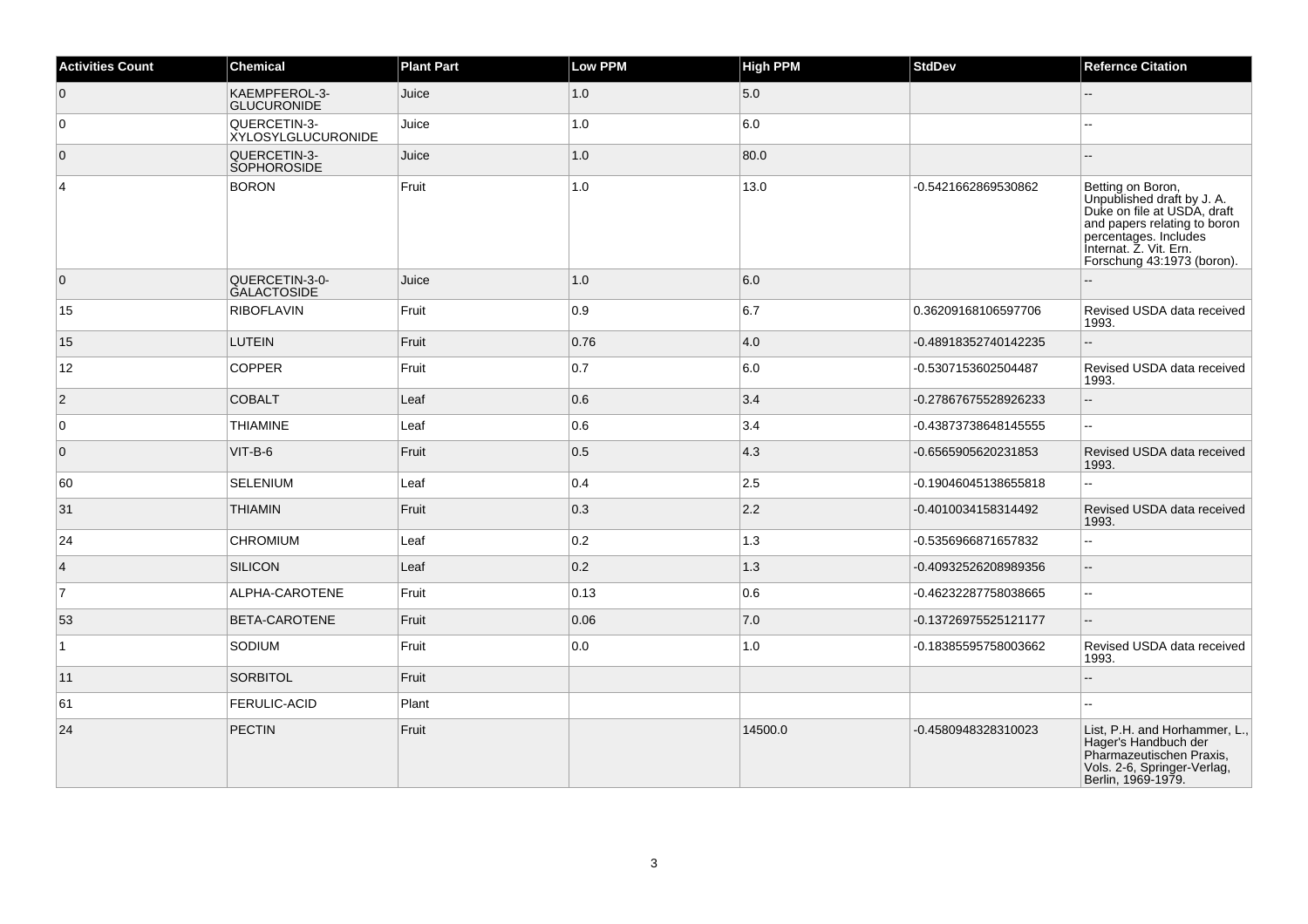| <b>Activities Count</b> | Chemical                                   | <b>Plant Part</b> | Low PPM | <b>High PPM</b> | <b>StdDev</b>       | <b>Refernce Citation</b>                                                                                                                                                 |
|-------------------------|--------------------------------------------|-------------------|---------|-----------------|---------------------|--------------------------------------------------------------------------------------------------------------------------------------------------------------------------|
| 3                       | ISOAMYL-ALCOHOL                            | Fruit             |         |                 |                     | List, P.H. and Horhammer, L.,<br>Hager's Handbuch der<br>Pharmazeutischen Praxis,<br>Vols. 2-6, Springer-Verlag,<br>Berlin, 1969-1979.                                   |
| 5                       | CAPRYLIC-ACID                              | Fruit             |         |                 |                     |                                                                                                                                                                          |
| 24                      | BENZALDEHYDE                               | Plant             |         |                 |                     | Ξ.                                                                                                                                                                       |
| $\overline{0}$          | PROCYANIDIN-B-8                            | Pericarp          |         |                 |                     | $\sim$                                                                                                                                                                   |
| 0                       | <b>WATER</b>                               | Leaf              |         | 831000.0        | 0.11655419260711948 |                                                                                                                                                                          |
| $\overline{0}$          | LAMBERTIANIN-D                             | Leaf              |         |                 |                     |                                                                                                                                                                          |
| $\overline{0}$          | PROCYANIDIN-G                              | <b>Stem</b>       |         |                 |                     |                                                                                                                                                                          |
| 11                      | <b>MALTOL</b>                              | Fruit             |         |                 |                     | List, P.H. and Horhammer, L.,<br>Hager's Handbuch der<br>Pharmazeutischen Praxis,<br>Vols. 2-6, Springer-Verlag,<br>Berlin, 1969-1979.                                   |
| $\overline{0}$          | CYANIDIN-5-<br><b>MONOGLYCOSIDE</b>        | Plant             |         |                 |                     |                                                                                                                                                                          |
| $\overline{0}$          | 3-METHYL-2-BUTEN-1-OL                      | Plant             |         |                 |                     |                                                                                                                                                                          |
| $\overline{2}$          | BETA-CRYPTOXANTHIN                         | Fruit             |         |                 |                     | $-$                                                                                                                                                                      |
| $\overline{0}$          | P-<br>HYDROXYPHENYLETHYLA<br><b>LCOHOL</b> | Plant             |         |                 |                     |                                                                                                                                                                          |
| $\overline{0}$          | CAPRONIC-ACID                              | Fruit             |         |                 |                     |                                                                                                                                                                          |
| 47                      | BETA-SITOSTEROL                            | Seed Oil          |         |                 |                     |                                                                                                                                                                          |
| 17                      | FARNESOL                                   | Plant             |         |                 |                     |                                                                                                                                                                          |
| $\overline{0}$          | PROCYANIDIN-B-8                            | Leaf              |         |                 |                     |                                                                                                                                                                          |
| $\overline{1}$          | VALERIANIC-ACID                            | Fruit             |         |                 |                     | List, P.H. and Horhammer, L.,<br>Hager's Handbuch der<br>Pharmazeutischen Praxis,<br>Vols. 2-6, Springer-Verlag,<br>Berlin, 1969-1979.                                   |
| 19                      | CYANIDIN-3-O-GLUCOSIDE Fruit               |                   |         |                 |                     | Jeffery B. Harborne and H.<br>Baxter, eds. 1983.<br>Phytochemical Dictionary. A<br>Handbook of Bioactive<br>Compounds from Plants.<br>Taylor & Frost, London. 791<br>pp. |
| $\overline{0}$          | LAMBERTIANIN-C                             | Leaf              |         |                 |                     | $\overline{a}$                                                                                                                                                           |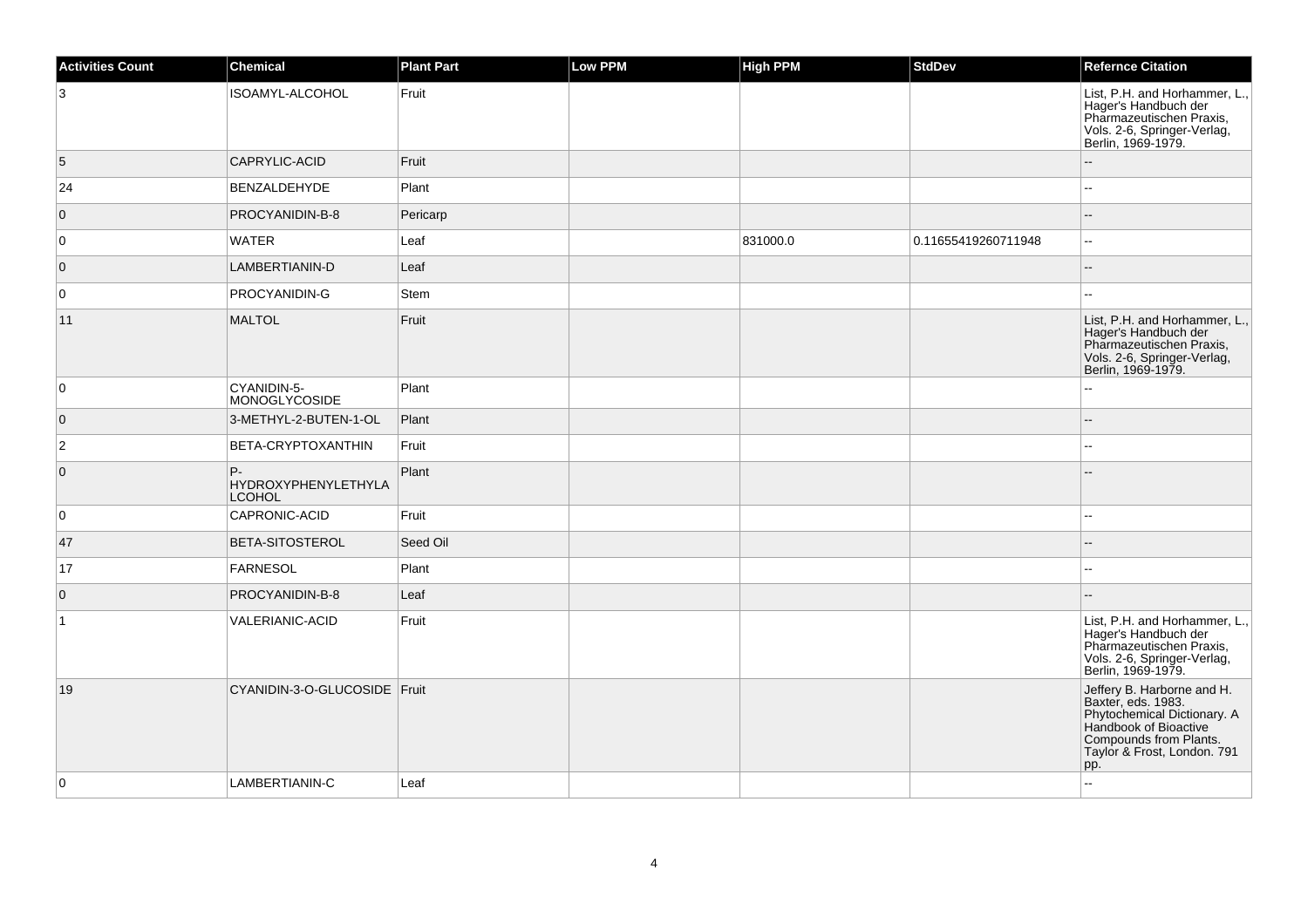| <b>Activities Count</b> | <b>Chemical</b>                   | <b>Plant Part</b> | <b>Low PPM</b> | <b>High PPM</b> | <b>StdDev</b>        | <b>Refernce Citation</b>                                                                                                               |
|-------------------------|-----------------------------------|-------------------|----------------|-----------------|----------------------|----------------------------------------------------------------------------------------------------------------------------------------|
| 34                      | SALICYLIC-ACID                    | Fruit             |                |                 |                      | List, P.H. and Horhammer, L.,<br>Hager's Handbuch der<br>Pharmazeutischen Praxis,<br>Vols. 2-6, Springer-Verlag,<br>Berlin, 1969-1979. |
| 0                       | PROCYANIDIN-B-8                   | <b>Stem</b>       |                |                 |                      | 44                                                                                                                                     |
| 15                      | <b>MALIC-ACID</b>                 | Fruit             |                |                 |                      | List, P.H. and Horhammer, L.<br>Hager's Handbuch der<br>Pharmazeutischen Praxis,<br>Vols. 2-6, Springer-Verlag,<br>Berlin, 1969-1979.  |
| 0                       | CYANIDIN-3-<br><b>SOPHOROSIDE</b> | Plant             |                |                 |                      |                                                                                                                                        |
| $\overline{0}$          | 2-HEXEN-4-OLIDE                   | Plant             |                |                 |                      |                                                                                                                                        |
| 25                      | P-COUMARIC-ACID                   | Bark              |                |                 |                      | Щ,                                                                                                                                     |
| 75                      | KAEMPFEROL                        | Juice             |                |                 |                      | $\overline{a}$                                                                                                                         |
| 0                       | P-ETHYL-PHENOL                    | Plant             |                |                 |                      | $\overline{a}$                                                                                                                         |
| $\overline{0}$          | FIBER(DIETARY)                    | Leaf              |                | 323000.0        | -0.6193479291932424  | $\overline{\phantom{a}}$                                                                                                               |
| $\mathbf 0$             | HEXEN-3-ACID                      | Fruit             |                |                 |                      | $\overline{a}$                                                                                                                         |
| 5                       | SANGUIIN-H-6                      | Leaf              |                |                 |                      | $-$                                                                                                                                    |
| 6                       | ETHYL-ACETATE                     | Plant             |                |                 |                      | ۵.                                                                                                                                     |
| 112                     | ASCORBIC-ACID                     | Seed              |                | 300.0           | -0.15835200323963525 | List, P.H. and Horhammer, L.<br>Hager's Handbuch der<br>Pharmazeutischen Praxis,<br>Vols. 2-6, Springer-Verlag,<br>Berlin, 1969-1979.  |
| 0                       | PROCYANIDIN-B-5                   | Stem              |                |                 |                      | Ξ.                                                                                                                                     |
| $\overline{0}$          | TRANS-2-<br>PHENYLBUTANONE        | Plant             |                |                 |                      |                                                                                                                                        |
| 0                       | LAMBERTIANIN-B                    | Leaf              |                |                 |                      | шш.                                                                                                                                    |
| 15                      | <b>RIBOFLAVIN</b>                 | Leaf              |                |                 |                      |                                                                                                                                        |
| 0                       | O-PHTHALIC-ACID                   | Fruit             |                |                 |                      | List, P.H. and Horhammer, L.,<br>Hager's Handbuch der<br>Pharmazeutischen Praxis,<br>Vols. 2-6, Springer-Verlag,<br>Berlin, 1969-1979. |
| $\vert$ 1               | CYANIDIN-3-RUTINOSIDE             | Plant             |                |                 |                      |                                                                                                                                        |
| 0                       | 1-PENTEN-3-OL                     | Plant             |                |                 |                      | $\sim$                                                                                                                                 |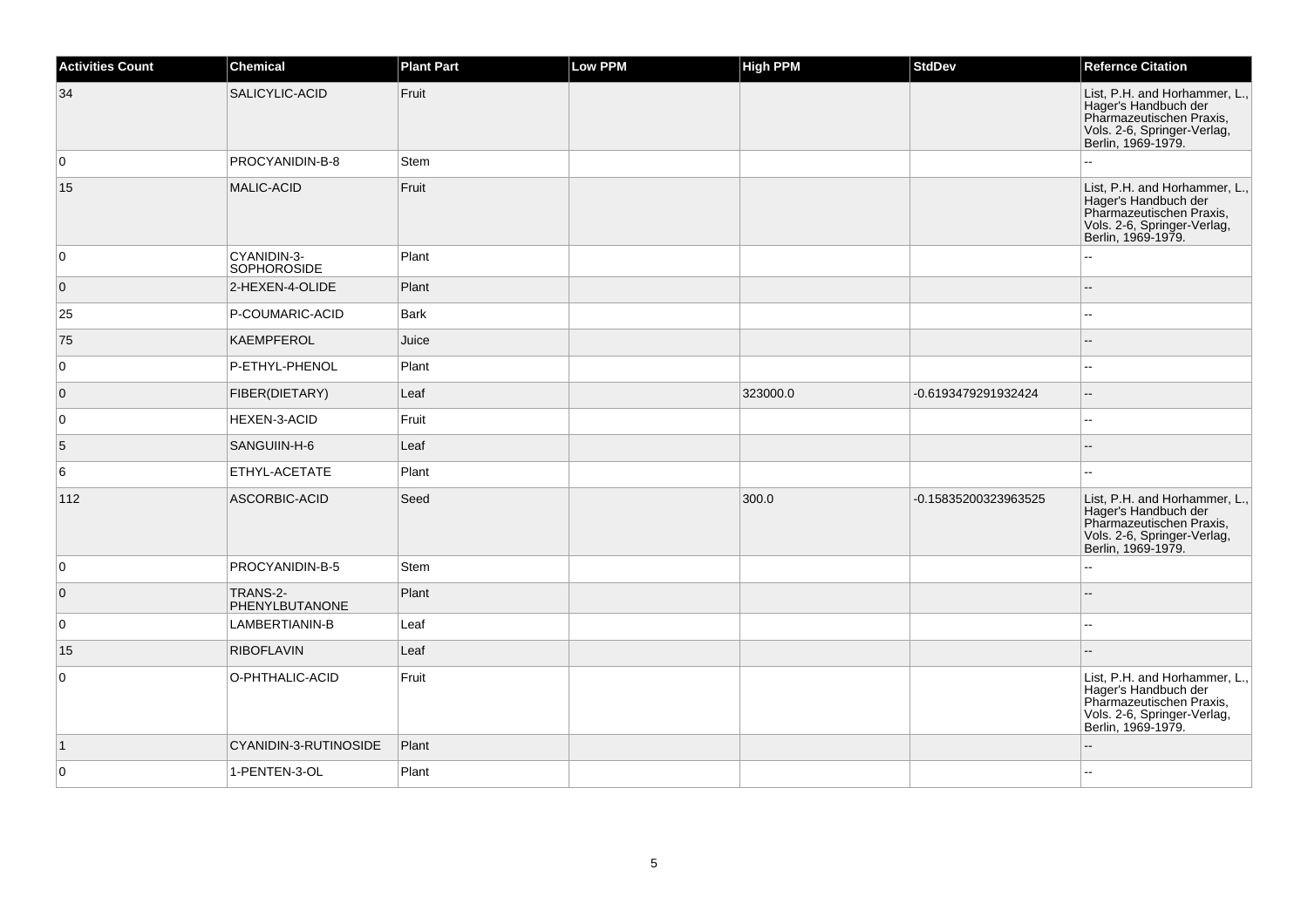| <b>Activities Count</b> | <b>Chemical</b>                           | <b>Plant Part</b> | <b>Low PPM</b> | <b>High PPM</b> | <b>StdDev</b>       | <b>Refernce Citation</b>                                                                                                                                                                                       |
|-------------------------|-------------------------------------------|-------------------|----------------|-----------------|---------------------|----------------------------------------------------------------------------------------------------------------------------------------------------------------------------------------------------------------|
| 25                      | P-COUMARIC-ACID                           | Leaf              |                |                 |                     | $\overline{\phantom{a}}$                                                                                                                                                                                       |
| 8                       | P-CRESOL                                  | Plant             |                |                 |                     | ÷÷.                                                                                                                                                                                                            |
| $\overline{0}$          | FIBER(CRUDE)                              | Leaf              |                | 82000.0         | -1.1842756430220331 | $\overline{\phantom{a}}$                                                                                                                                                                                       |
| $\mathbf 0$             | HEXEN-2-ACID                              | Fruit             |                |                 |                     | Ξ.                                                                                                                                                                                                             |
| 102                     | CAFFEIC-ACID                              | Fruit             |                |                 |                     | Phenolic Compounds in Food<br>and Their Effects on Health.<br>Antioxidants & Cancer<br>Prevention. Huang, M.T., Ho,<br>C.T. and Lee, C.Y. eds. 1992.<br>ACS Symposium Series<br>507.ACS, Washington 402<br>pp. |
| $\vert$ 1               | SANGUIIN-H-2                              | Leaf              |                |                 |                     | L.                                                                                                                                                                                                             |
| $\overline{0}$          | <b>WATER</b>                              | Fruit             |                | 865700.0        | 0.4136092014194993  | Revised USDA data received<br>1993.                                                                                                                                                                            |
| 24                      | <b>ETHANOL</b>                            | Plant             |                |                 |                     | $\overline{a}$                                                                                                                                                                                                 |
| $\overline{4}$          | PROCYANIDIN-B-4                           | <b>Stem</b>       |                |                 |                     |                                                                                                                                                                                                                |
| $\mathbf 0$             | QUERCETIN-3-<br><b>GLUCURONIDE</b>        | Fruit             |                | 1.0             |                     | ÷÷.                                                                                                                                                                                                            |
| 31                      | <b>THIAMIN</b>                            | Leaf              |                | 3.4             | -1.0221493221185618 | Pedersen, M. 1987.<br>Nutritional Herbology.<br>Pederson Publishing.<br>Bountiful, Utah. 377 pp.                                                                                                               |
| 23                      | CITRIC-ACID                               | Fruit             |                |                 |                     | Jeffery B. Harborne and H.<br>Baxter, eds. 1983.<br>Phytochemical Dictionary. A<br>Handbook of Bioactive<br>Compounds from Plants.<br>Taylor & Frost, London. 791<br>pp.                                       |
| $\overline{0}$          | LAMBERTIANIN-A                            | Leaf              |                |                 |                     | Ξ.                                                                                                                                                                                                             |
| 25                      | P-COUMARIC-ACID                           | Juice             |                |                 |                     |                                                                                                                                                                                                                |
| $\overline{0}$          | QUERCETIN-3-BETA-<br><b>GLUCURONIDE</b>   | Plant             |                |                 |                     |                                                                                                                                                                                                                |
| 0                       | PROCYANIDIN-B-5                           | Pericarp          |                |                 |                     | ц,                                                                                                                                                                                                             |
| $\overline{0}$          | CYANIDIN-3-GLUCOSYL-<br><b>RUTINOSIDE</b> | Plant             |                |                 |                     |                                                                                                                                                                                                                |
| $\mathbf 0$             | 1-PENTANOL                                | Fruit             |                |                 |                     | List, P.H. and Horhammer, L.,<br>Hager's Handbuch der<br>Pharmazeutischen Praxis,<br>Vols. 2-6, Springer-Verlag,<br>Berlin, 1969-1979.                                                                         |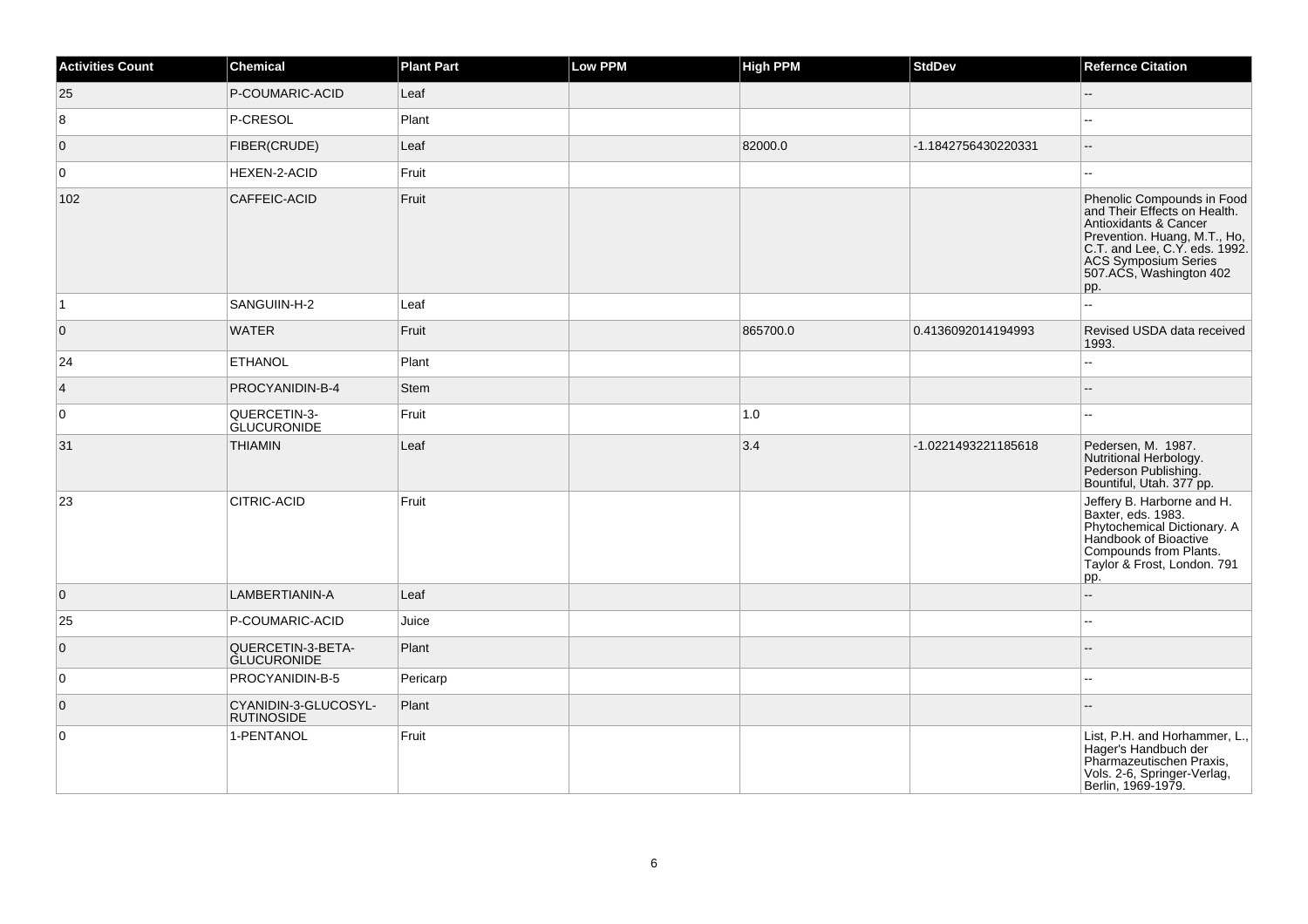| <b>Activities Count</b> | Chemical                                           | <b>Plant Part</b> | Low PPM | <b>High PPM</b> | <b>StdDev</b> | <b>Refernce Citation</b>                                                                                                               |
|-------------------------|----------------------------------------------------|-------------------|---------|-----------------|---------------|----------------------------------------------------------------------------------------------------------------------------------------|
| 30                      | $ $ (+)-CATECHIN                                   | Stem              |         |                 |               | $-$                                                                                                                                    |
| $\overline{0}$          | <b>HYDROXYCINNAMIC-ACID</b>                        | Juice             |         |                 |               |                                                                                                                                        |
| $\overline{0}$          | OXYBENZOIC-ACID                                    | Fruit             |         |                 |               | List, P.H. and Horhammer, L.,<br>Hager's Handbuch der<br>Pharmazeutischen Praxis,<br>Vols. 2-6, Springer-Verlag,<br>Berlin, 1969-1979. |
| 38                      | (-)-EPICATECHIN                                    | Plant             |         |                 |               | $\overline{\phantom{a}}$                                                                                                               |
| 35                      | GERANIOL                                           | Fruit             |         |                 |               |                                                                                                                                        |
| 6                       | <b>BUTYRIC-ACID</b>                                | Fruit             |         |                 |               | List, P.H. and Horhammer, L.,<br>Hager's Handbuch der<br>Pharmazeutischen Praxis,<br>Vols. 2-6, Springer-Verlag,<br>Berlin, 1969-1979. |
| 34                      | SALICYLIC-ACID                                     | Plant             |         |                 |               | $-$                                                                                                                                    |
| $\overline{4}$          | PROCYANIDIN-B-4                                    | Pericarp          |         |                 |               | $\overline{a}$                                                                                                                         |
| $\overline{0}$          | THEASPIRANE                                        | Plant             |         |                 |               | $-$                                                                                                                                    |
| 0                       | EPOXY-BETA-IONONE                                  | Plant             |         |                 |               | $-$                                                                                                                                    |
| $\overline{0}$          | KAEMPFEROL-3-O-BETA-D- Fruit<br><b>GLUCURONIDE</b> |                   |         | 1.0             |               |                                                                                                                                        |
| 0                       | PROCYANIDIN-B-5                                    | Leaf              |         |                 |               |                                                                                                                                        |
| $\vert$ 1               | <b>LEVULOSE</b>                                    | Fruit             |         | 35000.0         | 1.0           | List, P.H. and Horhammer, L.,<br>Hager's Handbuch der<br>Pharmazeutischen Praxis,<br>Vols. 2-6, Springer-Verlag,<br>Berlin, 1969-1979. |
| 0                       | CYANIDIN-3-GLUCOSIDE                               | Plant             |         |                 |               | ٠.                                                                                                                                     |
| 30                      | $ $ (+)-CATECHIN                                   | Pericarp          |         |                 |               | $\overline{a}$                                                                                                                         |
| $\overline{0}$          | HYDROXYBENZOIC-ACID                                | Juice             |         |                 |               | $\sim$                                                                                                                                 |
| 38                      | (-)-EPICATECHIN                                    | Leaf              |         |                 |               | $\sim$                                                                                                                                 |
| 62                      | GALLIC-ACID                                        | Leaf              |         |                 |               | $-$                                                                                                                                    |
| 22                      | <b>ISOQUERCITRIN</b>                               | Fruit             |         |                 |               |                                                                                                                                        |
| $\overline{4}$          | PROCYANIDIN-B-4                                    | Plant             |         |                 |               | $\overline{a}$                                                                                                                         |
| 51                      | <b>ELLAGIC-ACID</b>                                | Leaf              |         |                 |               |                                                                                                                                        |
| $\overline{0}$          | N-HEPTACOSANE                                      | Seed Oil          |         |                 |               |                                                                                                                                        |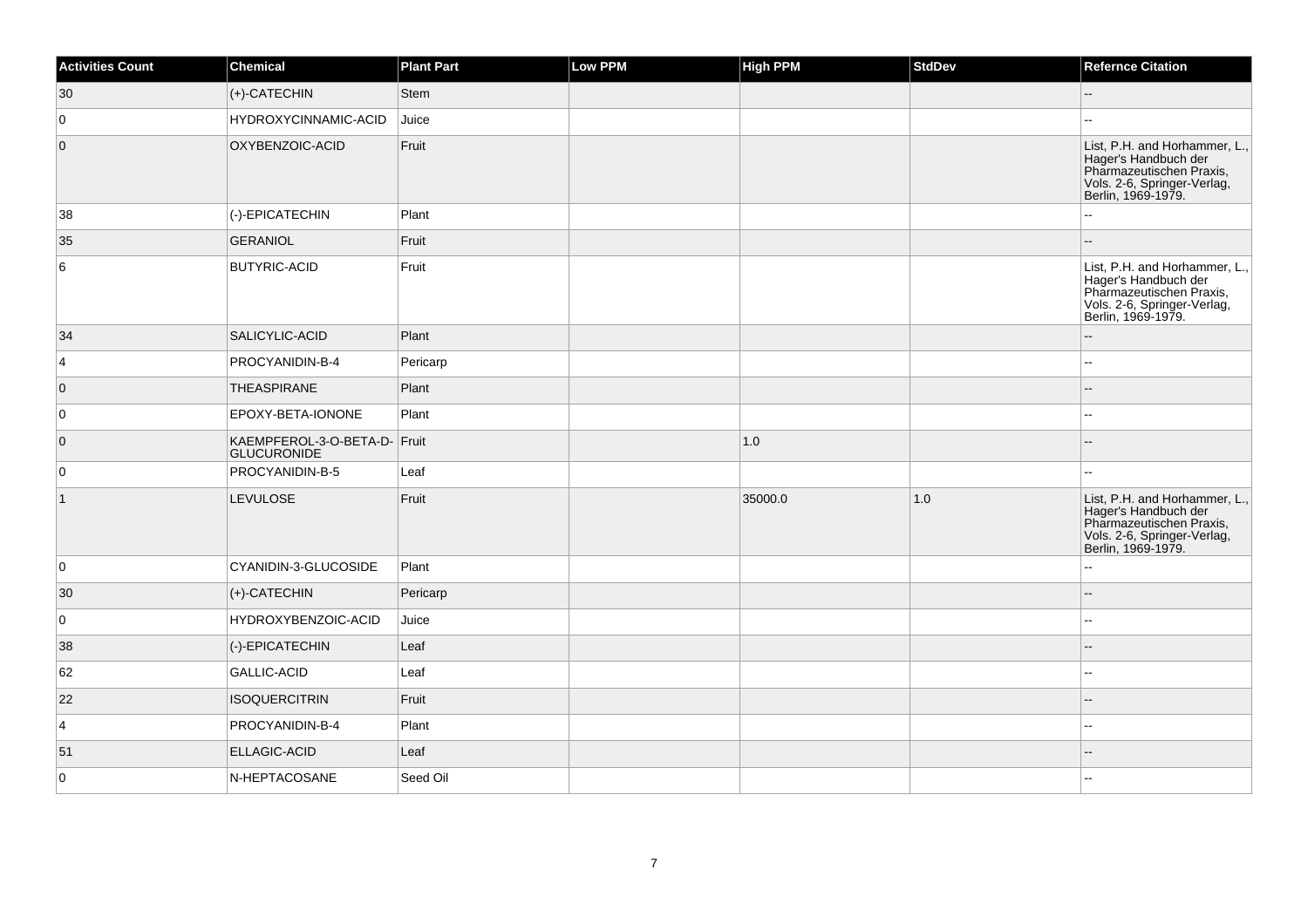| <b>Activities Count</b> | <b>Chemical</b>                             | <b>Plant Part</b> | Low PPM | <b>High PPM</b> | <b>StdDev</b>       | <b>Refernce Citation</b>                                                                                                                                                                                    |
|-------------------------|---------------------------------------------|-------------------|---------|-----------------|---------------------|-------------------------------------------------------------------------------------------------------------------------------------------------------------------------------------------------------------|
| 6                       | PROPIONIC-ACID                              | Fruit             |         |                 |                     | List, P.H. and Horhammer, L.,<br>Hager's Handbuch der<br>Pharmazeutischen Praxis,<br>Vols. 2-6, Springer-Verlag,<br>Berlin, 1969-1979.                                                                      |
| $\overline{4}$          | PROCYANIDIN-B-4                             | Leaf              |         |                 |                     |                                                                                                                                                                                                             |
| 8                       | LACTIC-ACID                                 | Leaf              |         |                 |                     |                                                                                                                                                                                                             |
| 62                      | <b>GALLIC-ACID</b>                          | Juice             |         |                 |                     | Phenolic Compounds in Food<br>and Their Effects on Health.<br>Antioxidants & Cancer<br>Prevention. Huang, M.T., Ho, C.T. and Lee, C.Y. eds. 1992.<br>ACS Symposium Series<br>507.ACS, Washington 402<br>pp. |
| 38                      | (-)-EPICATECHIN                             | Pericarp          |         |                 |                     | -−                                                                                                                                                                                                          |
| 6                       | <b>FURFURAL</b>                             | Fruit             |         |                 |                     | List, P.H. and Horhammer, L.,<br>Hager's Handbuch der<br>Pharmazeutischen Praxis,<br>Vols. 2-6, Springer-Verlag,<br>Berlin, 1969-1979.                                                                      |
| $\overline{0}$          | BETA-<br>PHENYLETHYLALCOHOL                 | Fruit             |         |                 |                     | List, P.H. and Horhammer, L.,<br>Hager's Handbuch der<br>Pharmazeutischen Praxis,<br>Vols. 2-6, Springer-Verlag,<br>Berlin, 1969-1979.                                                                      |
| $\overline{0}$          | QUERCETIN-3-O-BETA-D-<br><b>GLUCORONIDE</b> | Fruit             |         | 4.0             |                     |                                                                                                                                                                                                             |
| 30                      | $(+)$ -CATECHIN                             | Leaf              |         |                 |                     |                                                                                                                                                                                                             |
| $\overline{0}$          | ALPHA-FURANCARBONIC-<br><b>ACID</b>         | Plant             |         |                 |                     |                                                                                                                                                                                                             |
| $\overline{0}$          | 1-BETA-O-<br><b>GALLOYLPEDUNCULAGIN</b>     | Leaf              |         |                 |                     | --                                                                                                                                                                                                          |
| 176                     | QUERCETIN                                   | Juice             |         |                 |                     | $\overline{\phantom{a}}$                                                                                                                                                                                    |
| 35                      | <b>TANNIN</b>                               | Fruit             |         | 6200.0          | -0.8518650257063927 | List, P.H. and Horhammer, L.,<br>Hager's Handbuch der<br>Pharmazeutischen Praxis,<br>Vols. 2-6, Springer-Verlag,<br>Berlin, 1969-1979.                                                                      |
| $\overline{0}$          | DIHYDRO-BETA-IONONE                         | Plant             |         |                 |                     | List, P.H. and Horhammer, L.,<br>Hager's Handbuch der<br>Pharmazeutischen Praxis,<br>Vols. 2-6, Springer-Verlag,<br>Berlin, 1969-1979.                                                                      |
| $\overline{7}$          | <b>GLUCOSE</b>                              | Fruit             |         |                 |                     |                                                                                                                                                                                                             |
| 9                       | PEDUNCULAGIN                                | Leaf              |         |                 |                     | --                                                                                                                                                                                                          |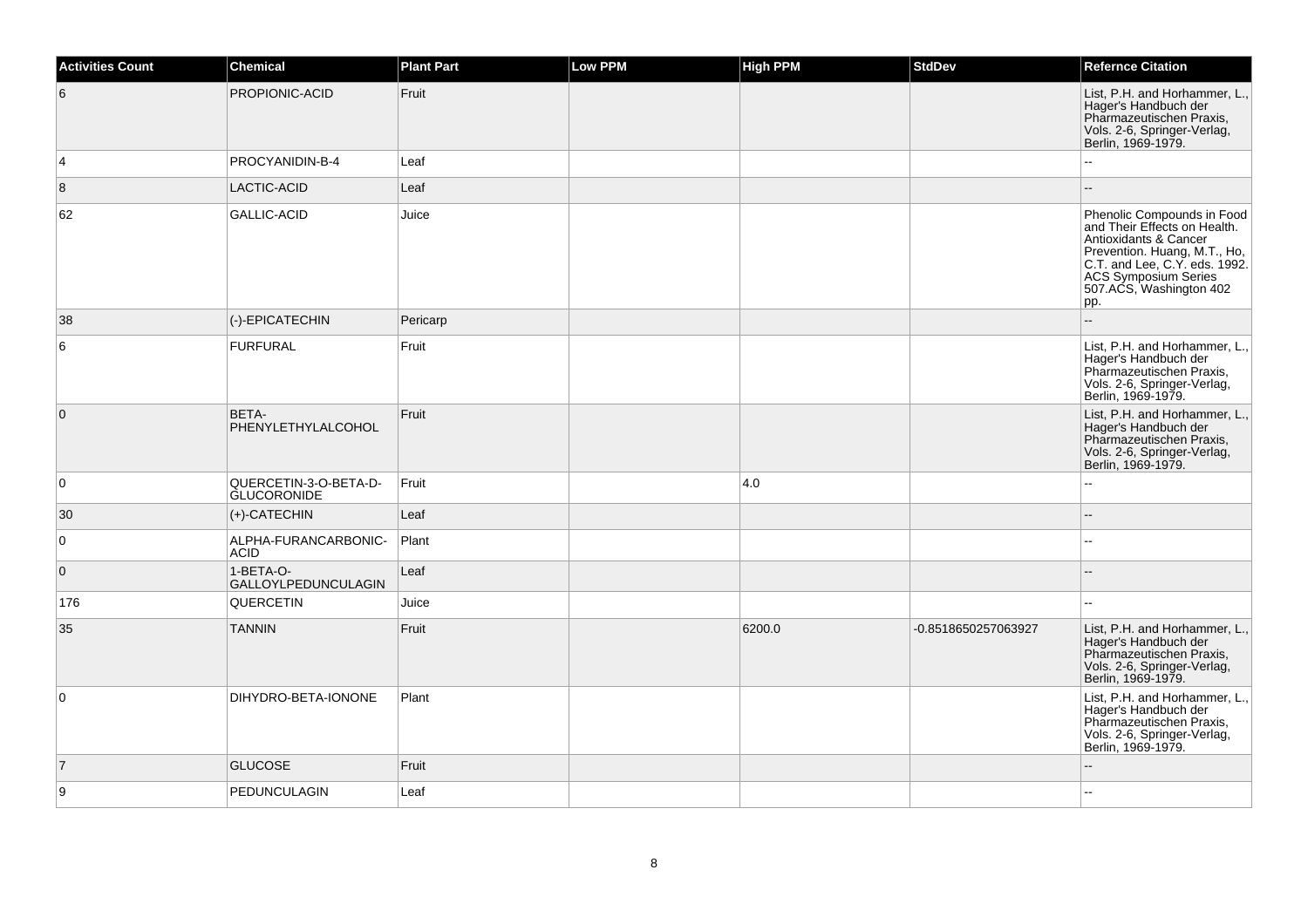| <b>Activities Count</b> | Chemical                                 | <b>Plant Part</b> | <b>Low PPM</b> | <b>High PPM</b> | <b>StdDev</b>        | <b>Refernce Citation</b>                                                                                                               |
|-------------------------|------------------------------------------|-------------------|----------------|-----------------|----------------------|----------------------------------------------------------------------------------------------------------------------------------------|
| $\overline{0}$          | KILOCALORIES                             | Leaf              |                | 2750.0          | -0.43212504723366724 | Pedersen, M. 1987.<br>Nutritional Herbology.<br>Pederson Publishing.<br>Bountiful, Utah. 377 pp.                                       |
| 0                       | CIS-HEXEN-3-OL                           | Plant             |                |                 |                      |                                                                                                                                        |
| 38                      | (-)-EPICATECHIN                          | <b>Stem</b>       |                |                 |                      |                                                                                                                                        |
| 13                      | FORMIC-ACID                              | Fruit             |                |                 |                      |                                                                                                                                        |
| 13                      | <b>BETA-IONONE</b>                       | Plant             |                |                 |                      |                                                                                                                                        |
| 0                       | HOMOPROTOCATECHUIC-<br><b>ACID</b>       | Plant             |                |                 |                      | --                                                                                                                                     |
| 102                     | CAFFEIC-ACID                             | Plant             |                |                 |                      |                                                                                                                                        |
| 1                       | N-NONACOSANE                             | Seed Oil          |                |                 |                      | ÷÷.                                                                                                                                    |
| $\overline{7}$          | SUCCINIC-ACID                            | Leaf              |                |                 |                      | List, P.H. and Horhammer, L.,<br>Hager's Handbuch der<br>Pharmazeutischen Praxis,<br>Vols. 2-6, Springer-Verlag,<br>Berlin, 1969-1979. |
| 38                      | (-)-EPICATECHIN                          | Juice             |                |                 |                      | Ξ.                                                                                                                                     |
| $\overline{0}$          | O-PHTHALIC-ACID                          | Plant             |                |                 |                      |                                                                                                                                        |
| $\vert$ 2               | <b>DIACETYL</b>                          | Fruit             |                |                 |                      | List, P.H. and Horhammer, L.,<br>Hager's Handbuch der<br>Pharmazeutischen Praxis,<br>Vols. 2-6, Springer-Verlag,<br>Berlin, 1969-1979. |
| 8                       | <b>GENTISIC-ACID</b>                     | Plant             |                |                 |                      | $\overline{\phantom{a}}$                                                                                                               |
| 25                      | P-COUMARIC-ACID                          | Plant             |                |                 |                      | ۵.                                                                                                                                     |
| $\overline{0}$          | KAEMPFEROL-3-BETA-<br><b>GLUCURONIDE</b> | Plant             |                |                 |                      |                                                                                                                                        |
| 6                       | CINNAMYL-ALCOHOL                         | Plant             |                |                 |                      | $-1$                                                                                                                                   |
| $\vert$ 3               | <b>XYLOSE</b>                            | Fruit             |                |                 |                      | $-$                                                                                                                                    |
| 15                      | FIBER                                    | Leaf              |                | 82000.0         | -0.9835404944355358  | Pedersen, M. 1987.<br>Nutritional Herbology.<br>Pederson Publishing.<br>Bountiful, Utah. 377 pp.                                       |
| 43                      | PROTOCATECHUIC-ACID                      | Plant             |                |                 |                      |                                                                                                                                        |
| 13                      | P-HYDROXY-BENZOIC-<br><b>ACID</b>        | Plant             |                |                 |                      | Щ,                                                                                                                                     |
| $\overline{0}$          | FLAVONOLS                                | Juice             |                | 122.0           |                      |                                                                                                                                        |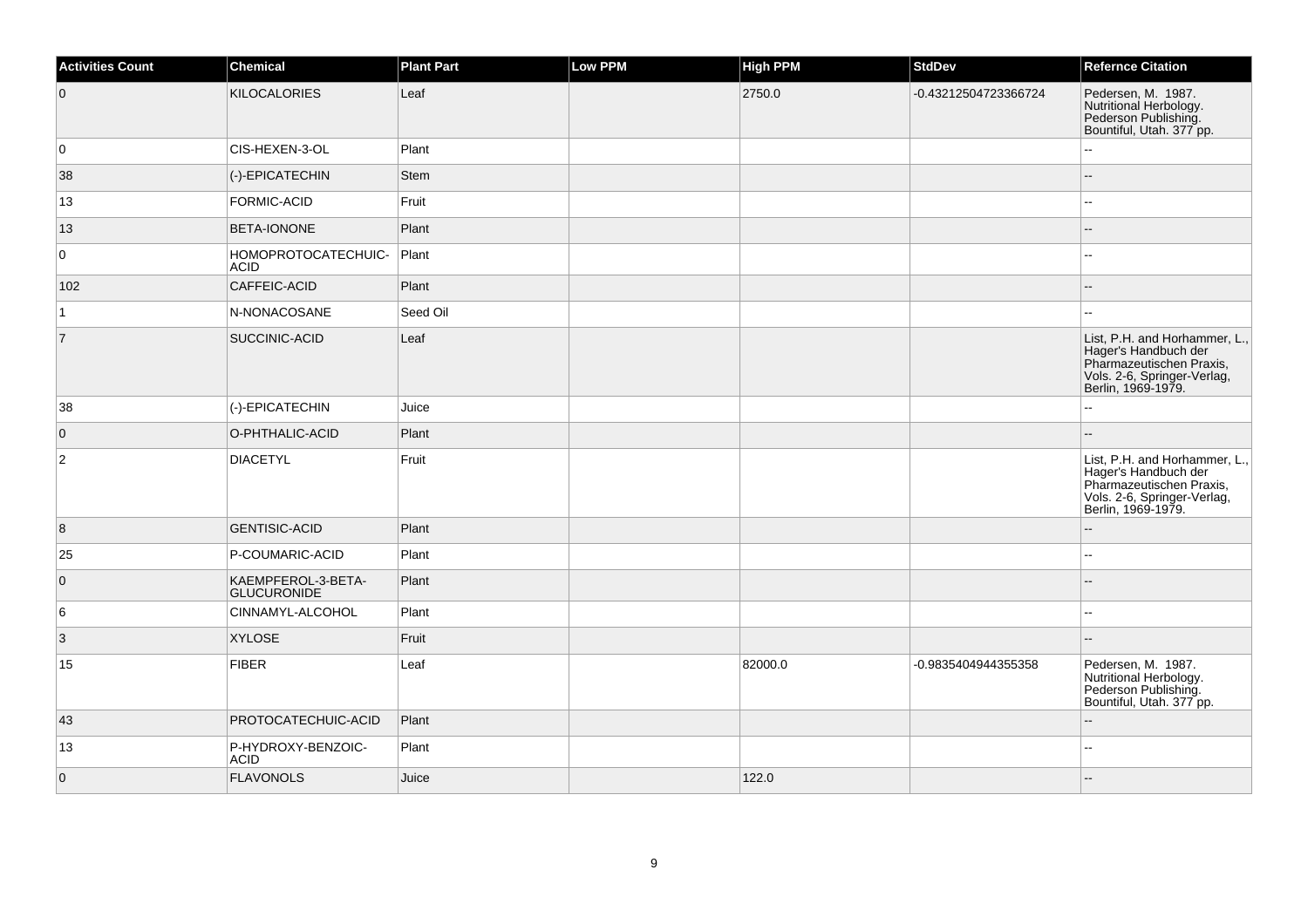| <b>Activities Count</b> | Chemical                              | <b>Plant Part</b> | Low PPM | <b>High PPM</b> | <b>StdDev</b> | <b>Refernce Citation</b>                                                                                                               |
|-------------------------|---------------------------------------|-------------------|---------|-----------------|---------------|----------------------------------------------------------------------------------------------------------------------------------------|
| $\overline{0}$          | <b>ACETOIN</b>                        | Fruit             |         |                 |               | List, P.H. and Horhammer, L.,<br>Hager's Handbuch der<br>Pharmazeutischen Praxis,<br>Vols. 2-6, Springer-Verlag,<br>Berlin, 1969-1979. |
| 18                      | <b>MANNITOL</b>                       | Fruit             |         |                 |               | $\overline{a}$                                                                                                                         |
| 43                      | PROTOCATECHUIC-ACID                   | Juice             |         |                 |               |                                                                                                                                        |
| $\overline{7}$          | SUCCINIC-ACID                         | Fruit             |         |                 |               | List, P.H. and Horhammer, L.,<br>Hager's Handbuch der<br>Pharmazeutischen Praxis,<br>Vols. 2-6, Springer-Verlag,<br>Berlin, 1969-1979. |
| 30                      | $(+)$ -CATECHIN                       | Juice             |         |                 |               |                                                                                                                                        |
| $\vert$ 1               | <b>DEXTROSE</b>                       | Fruit             |         | 35000.0         | 1.0           | List, P.H. and Horhammer, L.,<br>Hager's Handbuch der<br>Pharmazeutischen Praxis,<br>Vols. 2-6, Springer-Verlag,<br>Berlin, 1969-1979. |
| $\overline{0}$          | TETRACOSAN-1-OL                       | Seed Oil          |         |                 |               |                                                                                                                                        |
| 62                      | <b>GALLIC-ACID</b>                    | Plant             |         |                 |               |                                                                                                                                        |
| $\overline{0}$          | PELARGONIN-3,5-<br><b>DIGLYCOSIDE</b> | Fruit             |         |                 |               | List, P.H. and Horhammer, L.,<br>Hager's Handbuch der<br>Pharmazeutischen Praxis,<br>Vols. 2-6, Springer-Verlag,<br>Berlin, 1969-1979. |
| $\overline{0}$          | ISOVALERIANIC-ACID                    | Fruit             |         |                 |               | List, P.H. and Horhammer, L.,<br>Hager's Handbuch der<br>Pharmazeutischen Praxis,<br>Vols. 2-6, Springer-Verlag,<br>Berlin, 1969-1979. |
| 24                      | VANILLIC-ACID                         | Plant             |         |                 |               |                                                                                                                                        |
| 61                      | <b>FERULIC-ACID</b>                   | Fruit             |         |                 |               |                                                                                                                                        |
| $\overline{0}$          | PROCYANIDIN-G                         | Pericarp          |         |                 |               | $\overline{a}$                                                                                                                         |
| $\overline{0}$          | LINOLENIC-ACID                        | Seed Oil          |         |                 |               |                                                                                                                                        |
| 10                      | <b>XYLITOL</b>                        | Fruit             |         | 0.4             |               | $\sim$                                                                                                                                 |
| $\overline{0}$          | <b>DAMASCENE</b>                      | Plant             |         |                 |               |                                                                                                                                        |
| 16                      | ACETIC-ACID                           | Plant             |         |                 |               |                                                                                                                                        |
| 14                      | <b>SUCROSE</b>                        | Fruit             |         |                 |               |                                                                                                                                        |
| 8                       | <b>FRUCTOSE</b>                       | Fruit             |         |                 |               |                                                                                                                                        |